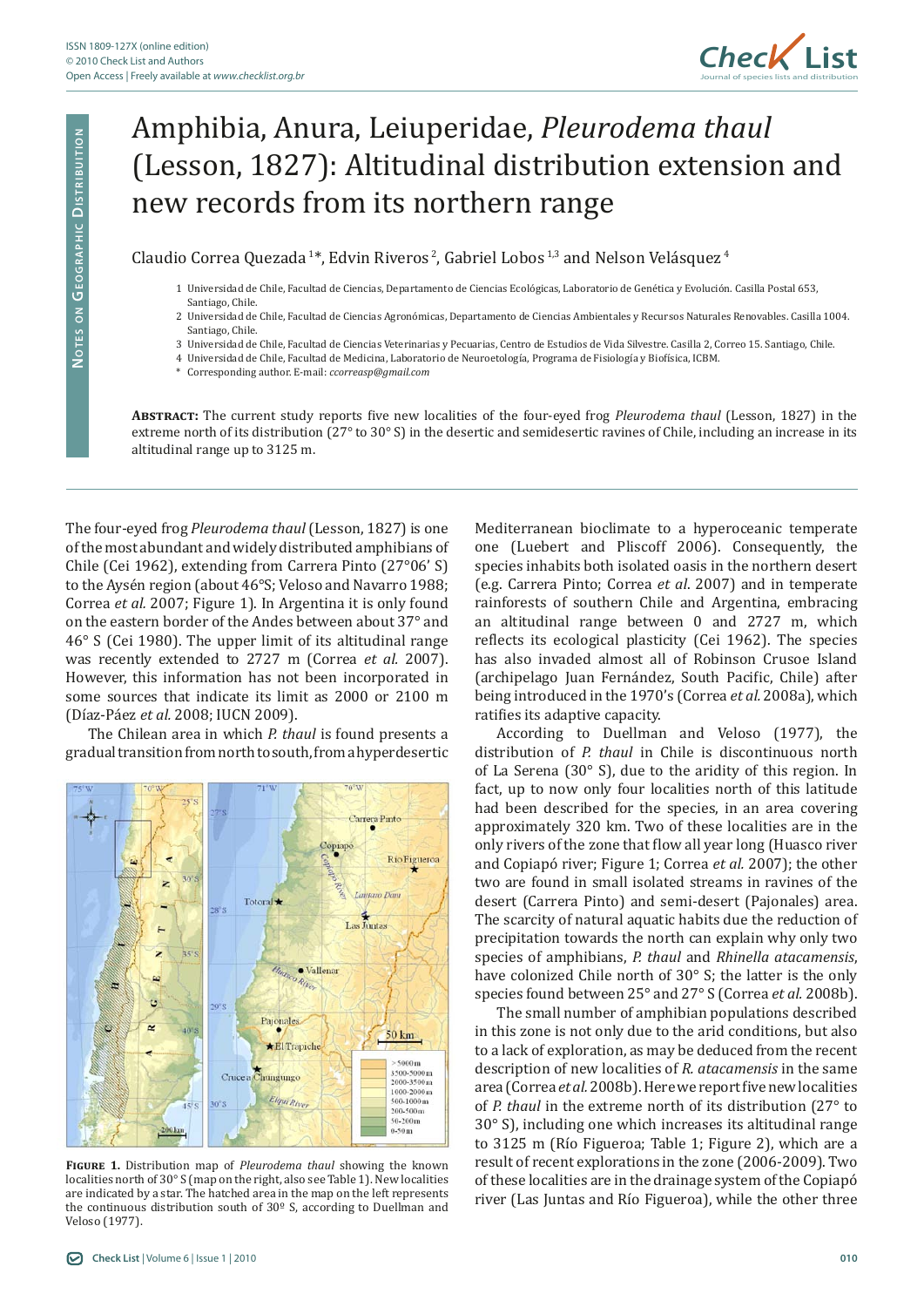| Locality          | Latitude (S)         | Longitude (W) | Altitude (m) | Reference                  |
|-------------------|----------------------|---------------|--------------|----------------------------|
| Carrera Pinto     | $27^{\circ}06'40.2"$ | 69°53'44.3"   | 1565         | Correa et al. (2007)       |
| Copiapó (city)    | 27°21'55.7"          | 70°20'32.7"   | 381          | Cei (1962)                 |
| Río Figueroa      | 27°31'43.2"          | 69°26'27.9"   | 3125         | This report                |
| Totoral           | 27°54'04.1"          | 70°57'10.1"   | 163          | This report                |
| Las Juntas        | 28°00'16.0"          | 69°58'37.0"   | 1161         | This report                |
| Vallenar          | 28°35'07.7"          | 70°44'38.9"   | 403          | Cei (1962)                 |
| Pajonales         | 29°08'42.9"          | 70°59'45.2"   | 1010         | Duellman and Veloso (1977) |
| El Trapiche       | 29°20'34.1"          | 71°09'14.3"   | 242          | This report                |
| Cruce a Chungungo | 29°35'12.5"          | 71°15'10.4"   | 161          | This report                |

**Table 1.** Coordinates and elevations of the localities of *Pleurodema thaul* mentioned in the literature north of the Elqui river basin (30° S) and of the new localities described in this report. See the map of Figure 1.



**Figure 2.** Adult of *Pleurodema thaul* from Río Figueroa, Atacama region, Chile.

are coastal ravines with little water. Frogs were collected from each of these localities for genetic and neuroethological studies and were deposited in the Herpetological Collection of the Departamento de Biología Celular y Genética of the Universidad de Chile (DBGUCH).

Río Figueroa is a mountain stream fed by underground springs, which in some places forms small ponds and swamps (Figure 3A). The area appears little disturbed by human activities and harbors an abundant population of the species. Las Juntas is a small town located close to the junction of the Manflas and Copiapó rivers, mostly dedicated to agriculture. The Copiapó river is channeled in this area, but there are a few places beside the canal where there is a slow flow of water where individuals of *P. thaul* and *R. atacamensis* may be found. Totoral is a very small town whose inhabitants are mainly farmers and artisans. Frogs can be found in a nearby ravine (Figure 3B), which only has an abundant flow of water from June to September. Totoral has the population of *P. thaul* with the smallest body size found so far (mean SVL = 29 mm, SVL range 25.3-31.3 mm) (N. Velásquez and M. Penna, unpublished data). El Trapiche is a small creek where mainly farming activities are developed (Figure 3C). Finally, Cruce a Chungungo is a superficial runoff which forms small ponds in which both *P. thaul* and *R. atacamensis* live (Figure 3D).

The distributional limits of *P. thaul* appear to be determined by the same factors that determine the species richness of amphibians in Chile. The majority of the species are concentrated between 38° and 48° S; their richness and abundance diminishes both north and south of this area due to more extreme climatic conditions (Veloso and Navarro 1988; Vidal 2008). In the extreme south, temperate forests give way to Patagonian steppes and Magallenic tundra, where only two species can be found south of 50° S. One of these species, *P. bufonina*, is widely distributed in the Patagonia of Argentina and Chile and replaces *P. thaul* in Chile from approximately 46° S to the south (Cei 1962). By contrast, the Atacama Desert, whose southern limit is about 28° S, limits the presence of amphibians to the coast and interior of the country.

Human pressure increases as water resources decrease towards the north of Chile, which is exacerbated by the intense mining and agricultural activities in this zone of the country. This has affected the integrity of the water drainage systems, affecting the habitat of amphibians directly or indirectly, as was recently shown for some *R. atacamensis* localities (Correa *et al.* 2008b). The current state of the Copiapó river exemplifies the negative effects of human activities. This river is channeled from Lautaro dam downriver (Figure 1), where its natural course is completely dry. Recent exploration around the city of Copiapó and towards the outlet of the river, where *P. thaul* used to be common, has not detected individuals of this species or of *R. atacamensis* (C. Correa, G. Lobos, personal observations). The situation upriver from the Lautaro dam is different; here the Copiapó river and its affluents still have significant water flow, albeit intermittent. However, there are currently intensive agricultural and mining activities which could affect the persistence of the recently discovered populations of *P. thaul* in Las Juntas and Río Figueroa. This last locality is of particular importance, not only because it increases the known altitude limit of *P. thaul*, but also because it shows that this species is capable of resisting the extreme climatic conditions of the high-altitude desert (Figure 3A).

In summary, *P. thaul* has been capable of persisting in the isolated and reduced water courses of water in the Chilean desert and semi-desert zone, in areas which are currently threatened by the growing human pressure on the water resources (*e.g.* Correa *et al.* 2008b). It is not currently known if these populations have genetic or ecological differences with respect to their more southern counterparts. We also know nothing about the population dynamics in these environments, whose